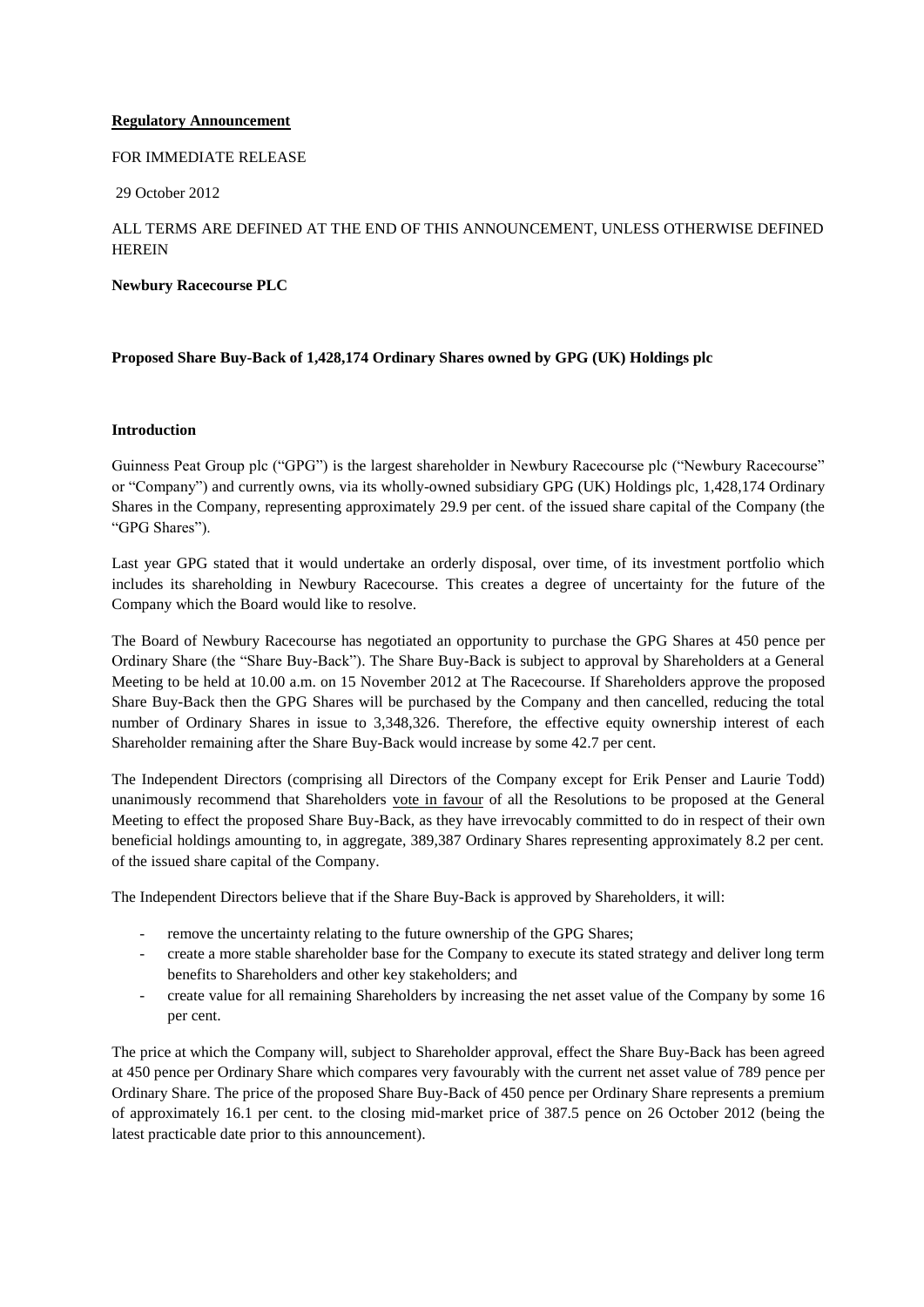A circular, containing full details of the proposed Share Buy-Back and giving notice to Shareholders of the General Meeting to be held at 10.00 a.m. on 15 November 2012 to consider and, if thought fit, pass the resolutions to approve the Share Buy-Back, will be published and will be despatched to Shareholders shortly ("Circular").

The Circular will also be available, free of charge, at Newbury Racecourse's registered office, The Racecourse, Newbury, Berkshire RG14 7NZ, and on its website at www.racecoursenewbury.co.uk/About-Newbury/Investor-Relations.

The Circular contains independent valuation reports which have been prepared to support the current Net Asset Value of the Company.

## **Waiver of Rule 9 of the Takeover Code**

Compton Beauchamp Estates Limited ("Compton Beauchamp Estates") is a family company in which Erik Penser is interested. Erik Penser is also a Director of Newbury Racecourse. Compton Beauchamp Estates and Erik Penser are deemed to form a concert party for the purposes of the City Code on Takeovers and Mergers ("Takeover Code") (together the "Compton Beauchamp Estates Concert Party").

As at 26 October 2012, the Compton Beauchamp Estates Concert Party, were interested in a total of 1,370,400 Ordinary Shares representing 28.7 per cent. of the issued ordinary share capital of the Company. If the proposed Share Buy-Back is approved by Shareholders, and consequently the GPG Shares are cancelled, then the Compton Beauchamp Estates Concert Party's interest will increase to, in aggregate, 40.9 per cent. of the issued ordinary share capital of the Company.

Erik Penser, together with his family company Compton Beauchamp Estates, would be the largest Shareholder of the Company if the Share Buy-Back is completed.

Under Rule 9 of the Takeover Code, any person who acquires an interest (as defined in the Takeover Code) in shares which, taken together with shares in which he is already interested and in which persons acting in concert with him are interested, carries 30 per cent. or more of the voting rights of a company which is subject to the Takeover Code, is normally required to make a general offer to all the remaining shareholders to acquire their shares.

An offer under Rule 9 must be in cash and at the highest price paid by the person required to make the offer, or any person acting in concert with him, for any interest in shares of the company during the 12 months prior to the announcement of the offer.

At the request of the Independent Directors, the Panel on Takeovers and Mergers (the "Panel") has agreed to waive any requirement on the Compton Beauchamp Estates Concert Party to make a general offer to all Shareholders which would otherwise arise as a result of completion of the Share Buy-Back. This is known as a Rule 9 Waiver.

In accordance with the Takeover Code and to permit the Rule 9 Waiver, the Panel requires that the Independent Shareholders (which excludes for these purposes Erik Penser, Compton Beauchamp Estates and GPG Holdings (UK) plc) must pass an ordinary resolution (taken on a poll) to approve the Rule 9 Waiver.

## **Financing of the Proposed Share Buy-Back**

The price to be paid by the Company for the GPG Shares has been agreed at 450 pence for each Ordinary Share. The total cash consideration to be paid by the Company to GPG (UK) Holdings plc on the completion of the Share Buy-Back will be approximately £6.4 million.

The Independent Directors considered various debt arrangements to finance the proposed Share Buy-Back. The board of Compton Beauchamp Estates offered to make available to the Company a sterling committed term loan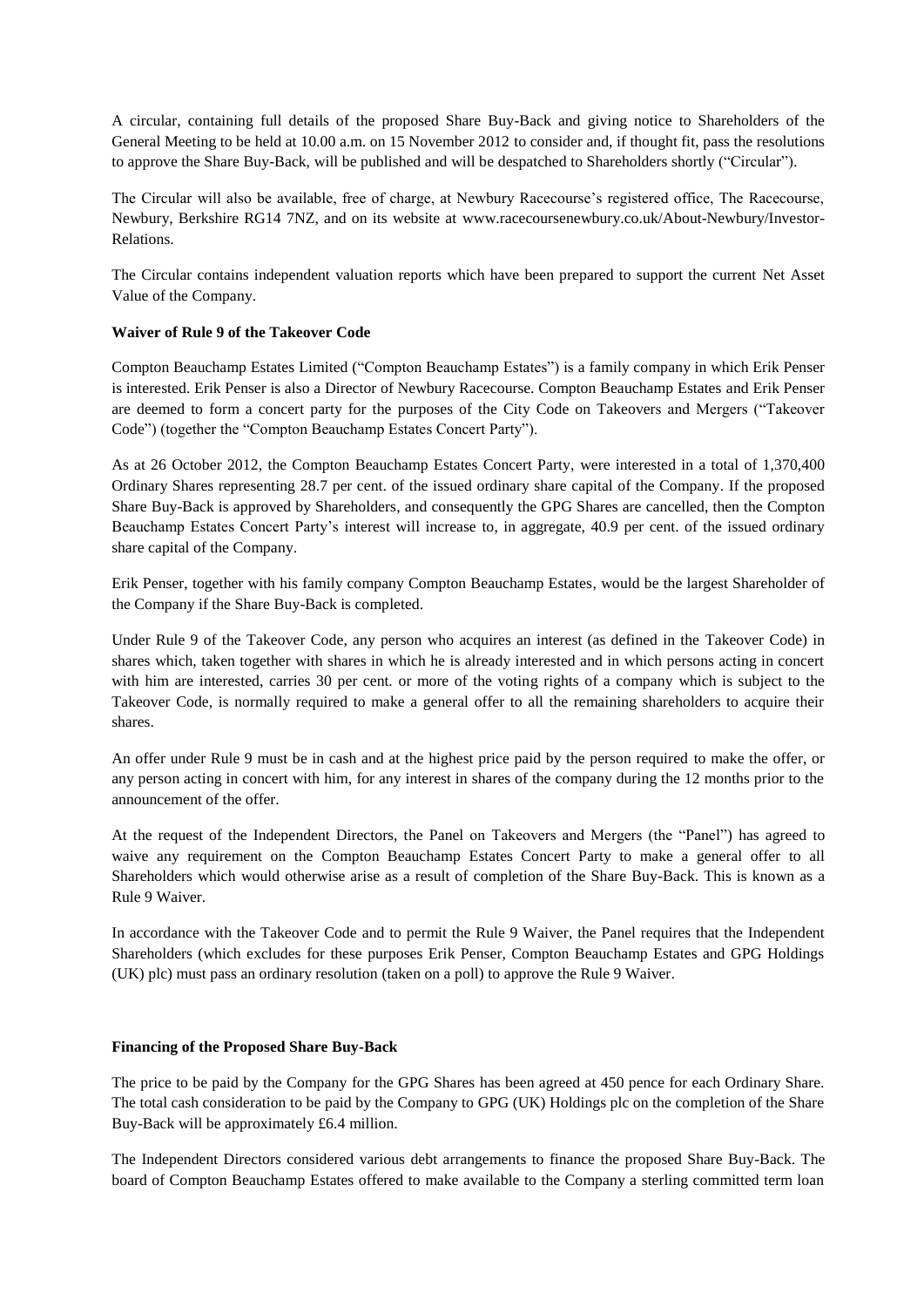facility of £6.5 million to finance the proposed purchase by the Company of the GPG Shares ("Compton Beauchamp Estates Loan").

The Independent Directors determined, having been so advised by Strata Partners, that the terms of the Compton Beauchamp Estates Loan are fair and reasonable and in the best interests of the Independent Shareholders and the Company as a whole. Accordingly, the Board has today entered into an agreement with Compton Beauchamp Estates for the Compton Beauchamp Estates Loan.

The principal terms of the Compton Beauchamp Estates Loan are set out in the Circular. In particular, there are no financial covenants; interest is payable at the rate of 2.0 per cent. per annum over the cost of funds (as defined in such loan agreement) and is rolled-up and added to the principal amount of the loan; the term of such loan is 6 years with pre-payments being permitted without penalty; the loan is secured by way of a legal mortgage. The agreement relating to such loan is available for inspection at the address and on the website stated in the Circular.

### **Net Asset Value of the Company**

The value of the Company comprises:

- (i) the value of the Racecourse itself on a continuing use basis (before the Planned Redevelopment and excluding the Residential Development Sites and the Hotel Development Site);
- (ii) the land value realised by the Company from the disposal of the Residential Development Sites to David Wilson Homes pursuant to the terms of the Development Agreement (less expected payments in respect of taxation liabilities of the Company thereon and to Network Rail in respect of the easement for the bridge over the railway);
- (iii) any further value representing development profits to which the Company may become entitled arising from the development of Residential Development Sites;
- (iv) the market value established in respect of the proposed site for the 123 room mid-market hotel ("Hotel Development Site"); and
- (v) the liability in respect of net indebtedness of the Company as at 30 June 2012 being the date of the interim accounts of the Company, prior to the Share Buy-Back and, if the Share Buy-Back is approved, as adjusted for the value of the Compton Beauchamp Estates Loan used to finance the Share Buy-Back and the costs relating to the Share Buy-Back.

In terms of analysing the value of the Company on a per share basis, the issued ordinary share capital of the Company as at the date of this announcement is 4,776,500 Ordinary Shares and, as if the Share Buy-Back had been completed and the GPG Shares had been cancelled, will be 3,348,326 Ordinary Shares.

To ascertain these property values, the Company has commissioned independent valuation reports which have been included in the Circular.

The Net Asset Value of the Company before the Share Buy-Back and the Pro Forma Net Asset Value as if the Share Buy-Back had been completed and the GPG Shares had been cancelled are set out in Appendix 1 to this announcement.

## **Current Trading and Prospects**

The Company continues to enjoy an on-going relationship with Turf TV, which supplies live horseracing pictures from the Racecourse to licensed betting shops in the UK and Ireland. As announced at the time of publication of the interim financial results on 27 September 2012, the new media rights agreement with Turf TV is expected to generate revenues of approximately £9.0 million over the five year term from 1 April 2013. This reflects a significant uplift of approximately 80 per cent. on the circa. £5.0 million that will be received over the course of the current five year contract. Media rights will play an important part in the longer term profitability of the Company.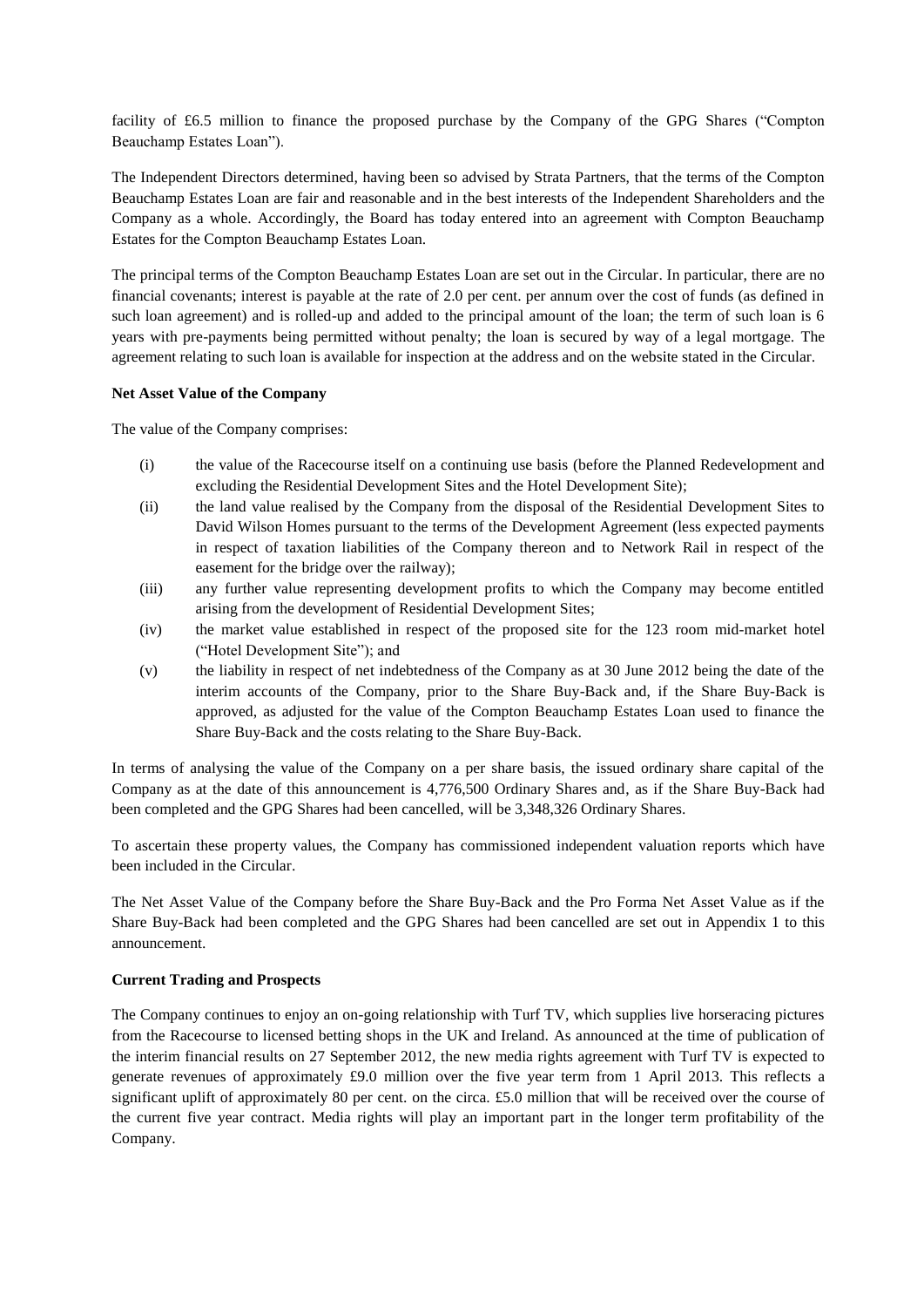As noted at the time of publication of the interim financial results on 27 September 2012, the Company continues to trade in line with the Board's expectations and the Board looks forward to the future with optimism.

## **Dividends and Return of Capital to Shareholders**

The Board is appreciative of the loyal and strong support of Shareholders over many years as well as the additional capital provided at the time of the 2009 Rights Issue. The Board unanimously intends to reward this loyalty with two forms of return:

(i) Dividend from Trading Activities

The continued progress made by the core, non-property, trading activities, together with the enhanced revenues from the 2013 media rights agreement with Turf TV, and the additional opportunities provided for the trading business by the DWH Infrastructure Enhancements and the Racecourse Refurbishment Works, are expected to assist the Board in recommencing the payment of dividends from the Company's trading activities, and adopting a progressive dividend policy.

(ii) Return of Capital from Property Activities

It remains the Board's strategy to return capital to Shareholders in a tax efficient manner, either as dividends or as capital payments as the development of the Residential Development Sites generates cash receipts for the Company in excess of its requirements. The Board anticipates that these returns will be made from 2016, phased in tranches in accordance with the cash flows arising from the Development Agreement, and that, in aggregate, they will be significant in comparison to the current share price of the Company.

## **Current intentions of Erik Penser and Compton Beauchamp Estates**

The Compton Beauchamp Estates Concert Party is fully supportive of the management and strategic direction of the Company.

Erik Penser and Compton Beauchamp Estates have each informed the Board that they intend to allow the Board to run the Company in line with the Company's current proposed strategy, as generally communicated to Shareholders up to and including the date of this announcement.

Neither Erik Penser nor Compton Beauchamp Estates has any intentions regarding Newbury Racecourse's business that would affect:

- the current business activities of the Company;
- the current strategic plans of the Company;
- the location of Newbury Racecourse's business or operating subsidiaries;
- the maintenance of any trading facilities for the Company's Ordinary Shares; or
- the employment of the Company's staff, including the continued employment of, or the conditions of employment of, any of the Company's employees, senior management or Directors or the composition of the Board of the Company.

Neither Erik Penser nor Compton Beauchamp Estates has any intentions to seek to procure the disposal of or otherwise change the use of any of the fixed assets of Newbury Racecourse.

Compton Beauchamp Estates and Erik Penser have each confirmed to the Company that if the Company acquires all of the Ordinary Shares currently held (directly or indirectly) by GPG, then each of Compton Beauchamp Estates and Erik Penser (together with certain persons connected with them and any parties acting in concert with them) will not for a period of 365 days following completion of the Share Buy-Back announce a firm intention to make an offer for the Company, seek to make any offer or possible offer for the Company or acquire any interest in Ordinary Shares of the Company if such acquisition would result in a mandatory offer for the Company. The confirmations given to the Company by Compton Beauchamp Estates and Erik Penser are subject to their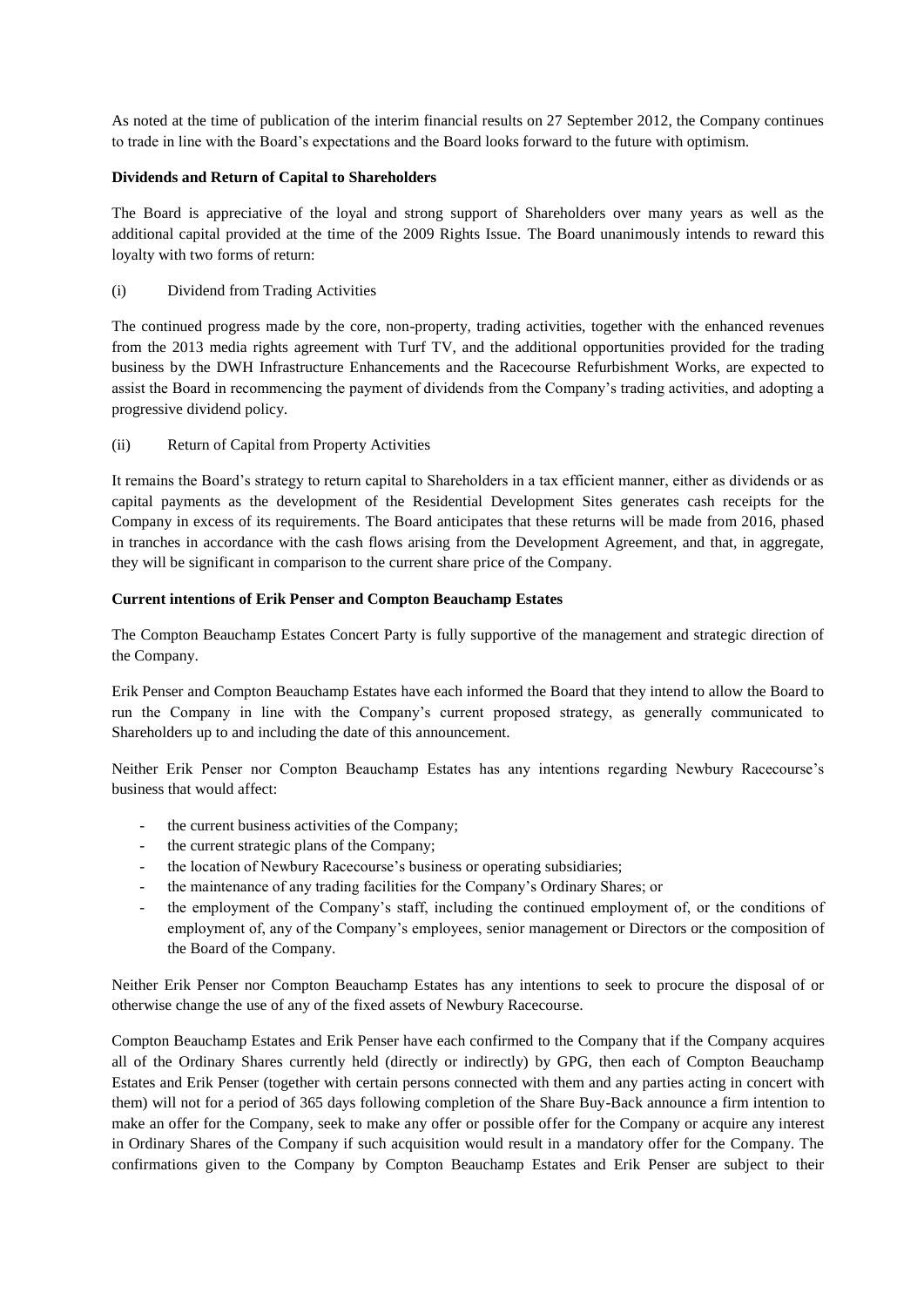respective rights to make an offer for the Company if any unrelated third party announces a firm intention to make an offer for the Company or otherwise in accordance with Note 2 to Rule 2.8 of the Takeover Code.

# **Definitions**

| "2009 Rights Issue"               | the rights issue by the Company of $1,592,167$ additional<br>Ordinary Shares announced on 18 December 2009                                                                                                                                                                                                                                                                                                                                                                                                             |  |
|-----------------------------------|------------------------------------------------------------------------------------------------------------------------------------------------------------------------------------------------------------------------------------------------------------------------------------------------------------------------------------------------------------------------------------------------------------------------------------------------------------------------------------------------------------------------|--|
| "David Wilson Homes" or "DWH"     | David Wilson Homes Limited, a company registered in England<br>and Wales with number 00830271 and whose registered office is<br>at Barratt House, Cartwright Way, Forest Business Park, Bardon<br>Hill, Coalville, Leicestershire LE67 1UF                                                                                                                                                                                                                                                                             |  |
| "Development Agreement"           | means the agreement between DWH, the Company, Newbury<br>Racecourse Enterprises Limited and Barratt Developments PLC<br>(as guarantor) exchanged on 1 May 2008 comprising (i) the<br>agreement for DWH to purchase certain residential development<br>sites at the Company's racecourse; and (ii) the agreement to carry<br>out the residential development in respect of such residential<br>development sites and certain infrastructure enhancement works<br>as amended by the Deed of Variation                    |  |
| "DWH Infrastructure Enhancements" | infrastructure improvements to the Racecourse, including, in<br>particular, construction of a new bridge to access the Residential<br>Development Sites and provide enhanced access to the<br>Racecourse, new parking facilities for visitors and enhanced road<br>infrastructure, a new multi-functional accommodation facility for<br>stable staff, refurbished stables and a new children's nursery,<br>with all such works to be carried out, and paid for, by DWH in<br>accordance with the Development Agreement |  |
| "Hotel Development Site"          | the site for the proposed development of a 123 bedroom<br>midmarket hotel, as described in the valuation report of Montagu<br>Evans set out in the Circular                                                                                                                                                                                                                                                                                                                                                            |  |
| "Net Asset Value"                 | the net asset value of the Company or for each Ordinary Share<br>(as the case may be) determined on the basis of Appendix 1 of<br>this announcement                                                                                                                                                                                                                                                                                                                                                                    |  |
| "Planned Redevelopment"           | includes (1) the development of the Residential Development<br>and implementation of the<br><b>Sites</b><br>DWH Infrastructure<br>Enhancements to the Racecourse to be carried out in accordance<br>the Development Agreement by DWH; and (2)<br>with<br>implementation of the Racecourse Refurbishment Works to be<br>carried out and paid for by the Company                                                                                                                                                         |  |
| "Pro Forma Net Asset Value"       | the Net Asset Value determined on a pro forma basis as if the<br>Share Buy-back had been completed. The adjustments made are<br>set out in Appendix 1 of this announcement and reflect the<br>Compton Beauchamp Estates Loan to effect the Share Buy-Back,<br>Transaction Costs and the cancellation of the GPG shares                                                                                                                                                                                                 |  |
| "Racecourse"                      | the racecourse operated by the Company                                                                                                                                                                                                                                                                                                                                                                                                                                                                                 |  |
| "Racecourse Refurbishment Works"  | include the refurbishment of the Berkshire stand, a new weighing<br>room, a new paddock, a pre-parade ring and general landscaping<br>around the grandstands, new administrative offices, enhanced<br>facilities for owners and trainers and new entrances to the<br>Racecourse all of which are under assessment and review by the<br>Board and, to the extent carried out, will be paid for by the                                                                                                                   |  |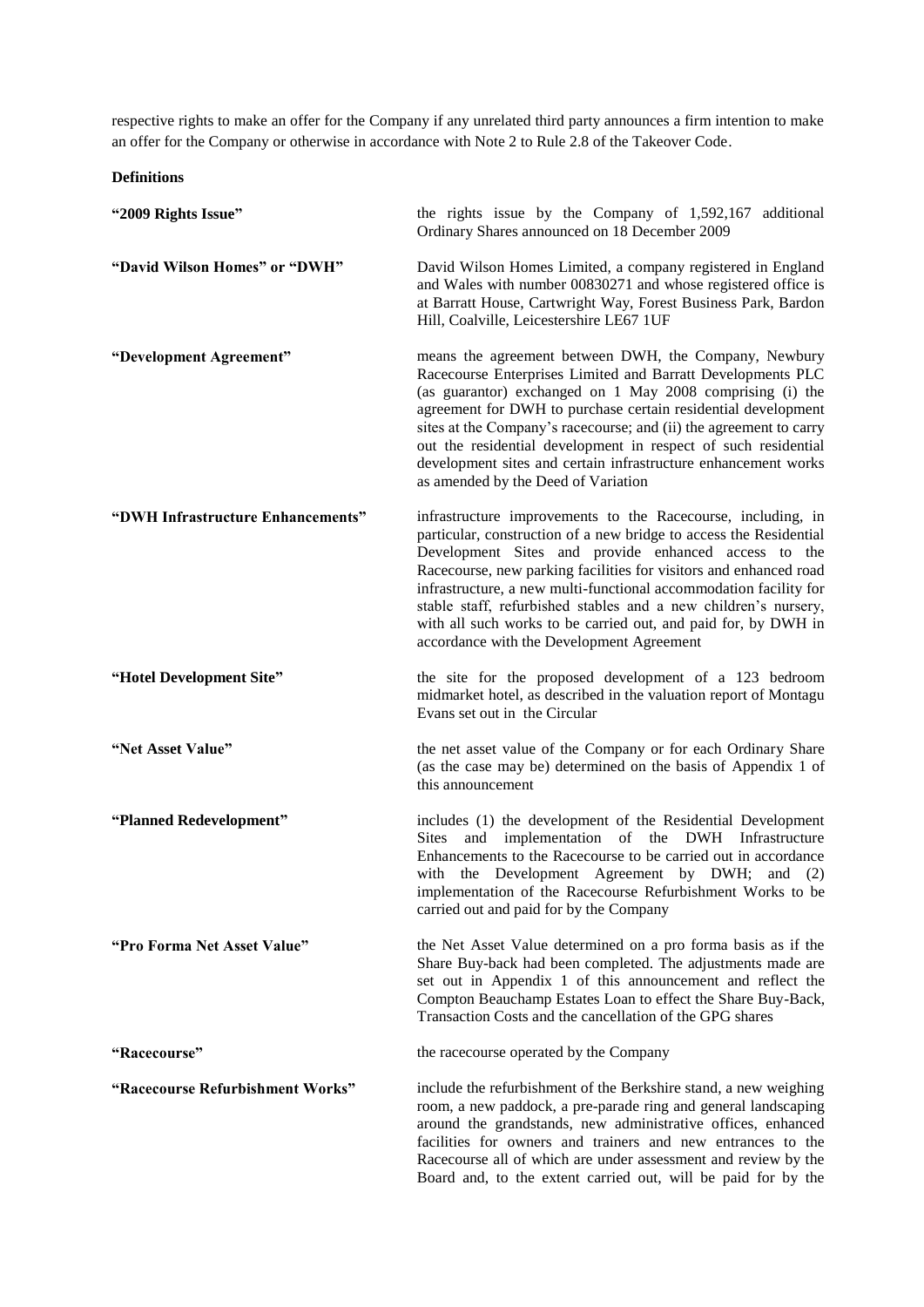Company and will be pursued as part of the Planned Redevelopment **"Residential Development Sites"** three areas of land at the Racecourse known as the Western, Central and Eastern sites on which, in aggregate, up to 1,500 residential units are proposed to be constructed as part of the Planned Redevelopment **"Transaction Costs"** the professional fees, stamp duty and financing arrangement fees (together with irrecoverable value added tax thereon) which are expected to be incurred by the Company to effect the Share Buy-Back. In aggregate these are expected to be approximately £450,000, excluding value added tax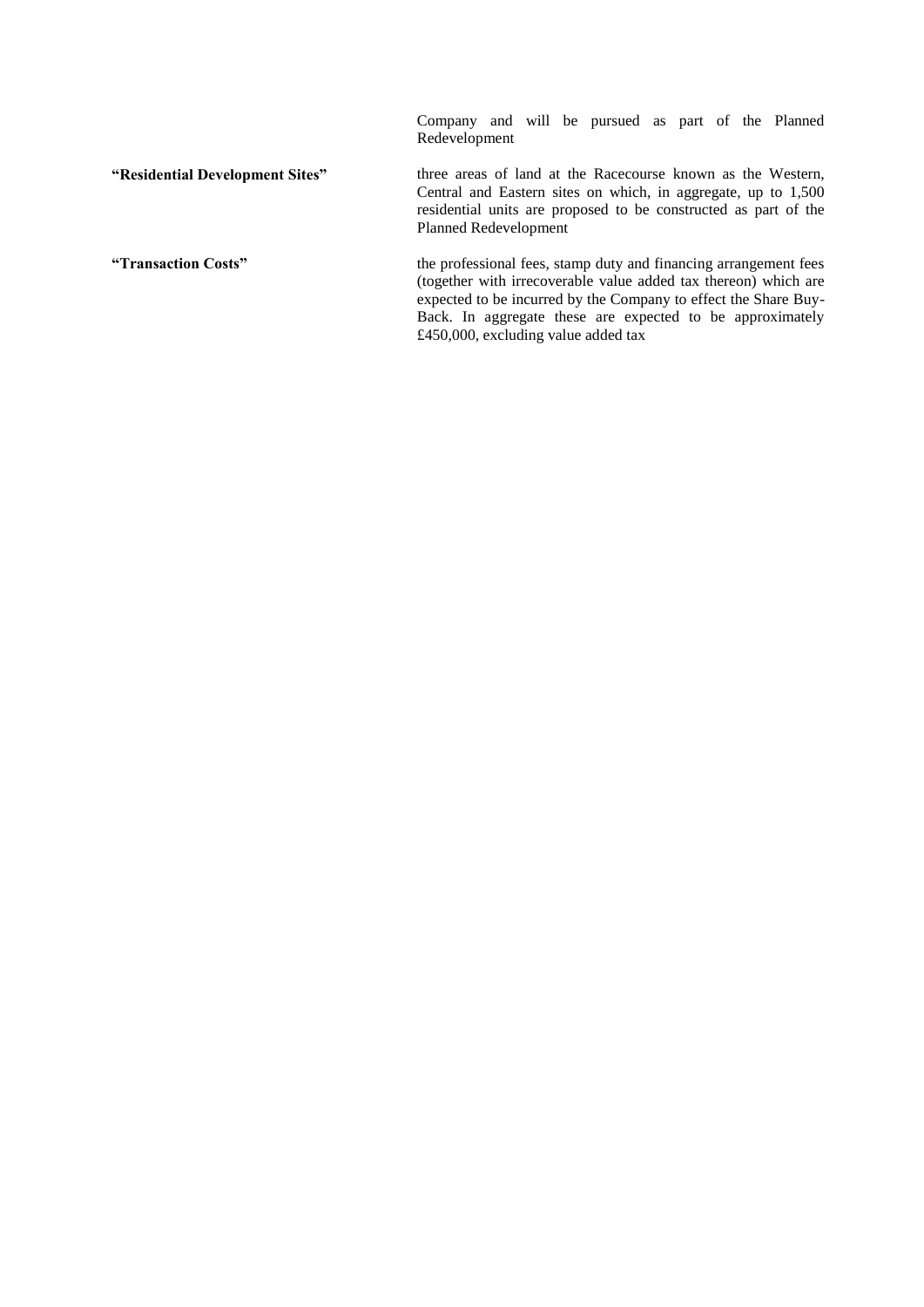## **ENQUIRIES**

| <b>Newbury Racecourse plc</b>                                        | Tel: 01635 40015   |
|----------------------------------------------------------------------|--------------------|
| Sarah Hordern (Joint Managing Director)                              |                    |
| <b>Strata Partners</b> (Financial Advisor to Newbury Racecourse plc) | Tel: 0207 730 1200 |
| Edward Roskill                                                       |                    |
| <b>Hudson Sandler</b>                                                | Tel: 020 7796 4133 |

Michael Sandler/Charlie Jack/Katie Matthews

Strata Technology Partners LLP ("Strata Partners"), which is authorised and regulated in the United Kingdom by the Financial Services Authority, is acting exclusively for Newbury Racecourse PLC and no one else in connection with the Share Buy-Back and will not be responsible to anyone other than Newbury Racecourse PLC for providing the protections afforded to clients of Strata Partners nor for providing advice in relation to the Share Buy-Back, the contents of this announcement or any transaction or arrangement referred to herein.